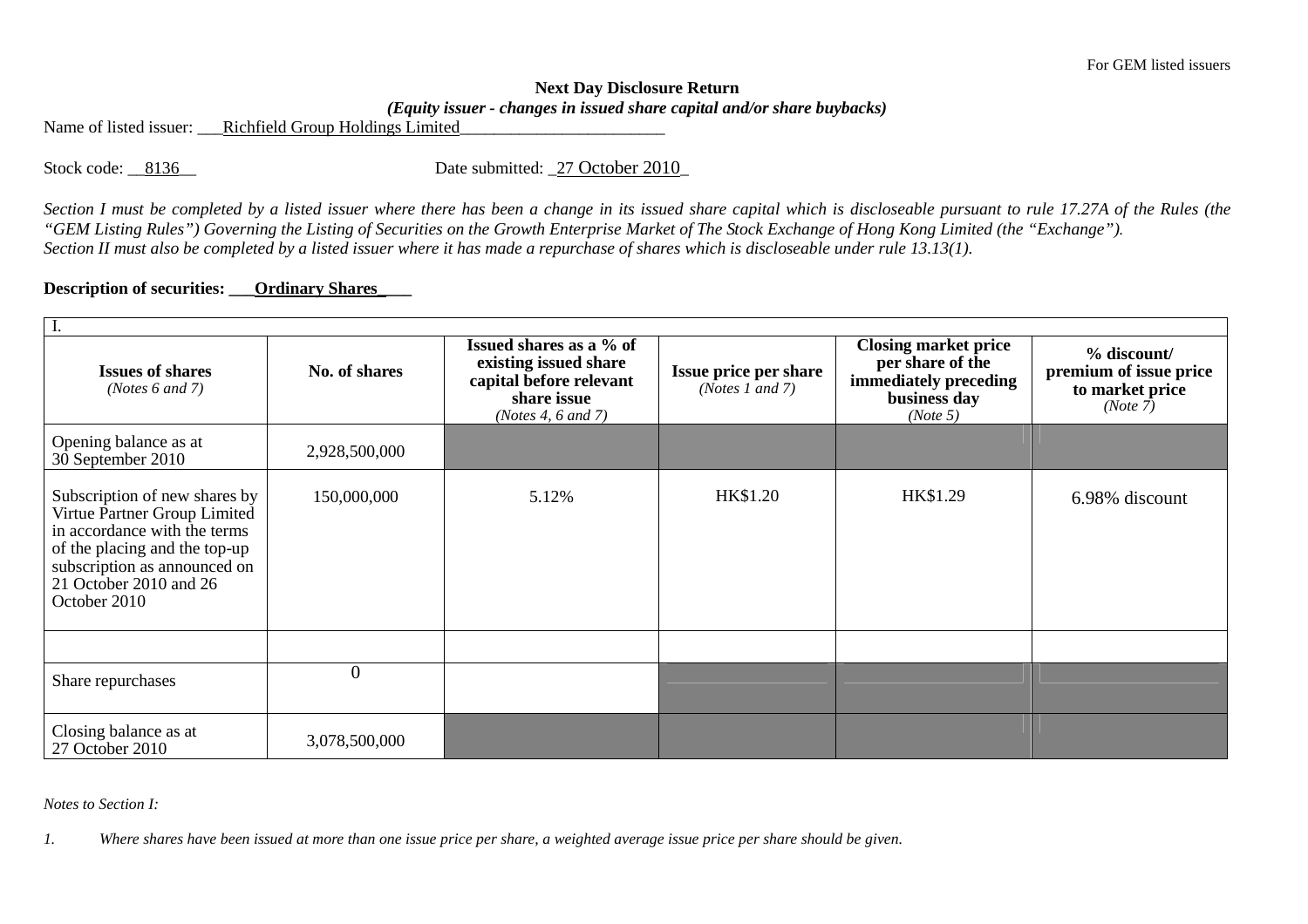- *2. Please insert the closing balance date of the last Next Day Disclosure Return published pursuant to rule 17.27A or Monthly Return pursuant to rule 17.27B, whichever is the later.*
- *3. Please set out all changes in issued share capital requiring disclosure pursuant to rule 17.27A together with the relevant dates of issue. Each category will need to be disclosed individually with sufficient information to enable the user to identify the relevant category in the listed issuer's Monthly Return. For example, multiple issues of shares as a result of multiple exercises of share options under the same share option scheme or of multiple conversions under the same convertible note must be aggregated and disclosed as one category. However, if the issues resulted from exercises of share options under 2 share option schemes or conversions of 2 convertible notes, these must be disclosed as 2 separate categories.*
- *4. The percentage change in the listed issuer's issued share capital is to be calculated by reference to the listed issuer's total issued share capital (excluding for such purpose any shares repurchased or redeemed but not yet cancelled) as it was immediately before the earliest relevant event which has not been disclosed in a Monthly Return or Next Day Disclosure Return.*
- *5. Where trading in the shares of the listed issuer has been suspended, "closing market price per share of the immediately preceding business day" should be construed as "closing market price per share of the business day on which the shares were last traded".*
- *6. In the context of a repurchase of shares:* 
	- *"issues of shares" should be construed as "repurchases of shares"; and*
	- *"issued shares as a % of existing issued share capital before relevant share issue" should be construed as "repurchased shares as a % of existing issued share capital before relevant share repurchase".*
- *7. In the context of a redemption of shares:* 
	- *"issues of shares" should be construed as "redemptions of shares";*
	- $\blacksquare$  *"issued shares as a % of existing issued share capital before relevant share issue" should be construed as "redeemed shares as a % of existing issued share capital before relevant share redemption"; and*
	- *"issue price per share" should be construed as "redemption price per share".*   $\blacksquare$
- *8. The closing balance date is the date of the last relevant event being disclosed.*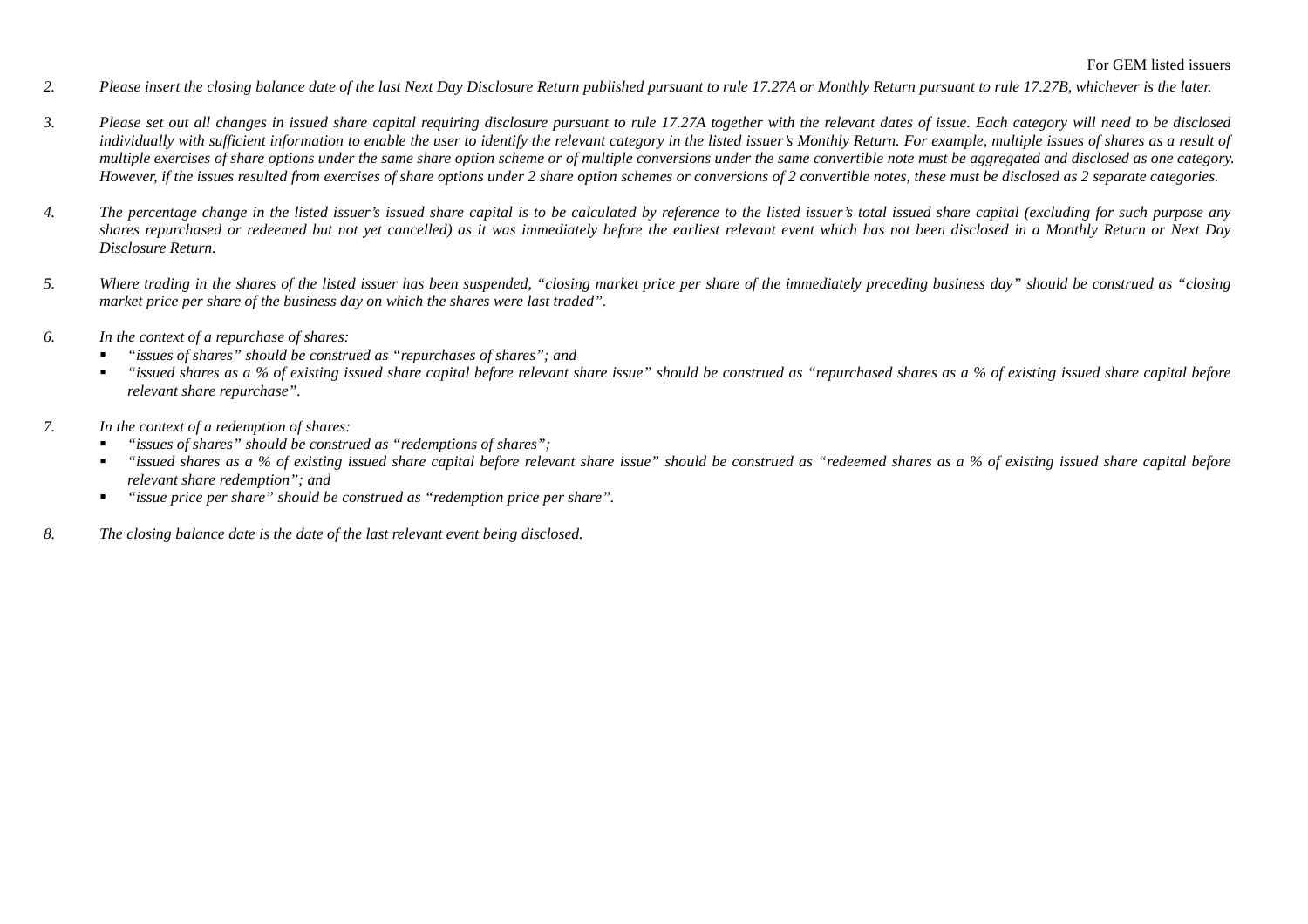| $\overline{\rm II}$ .                                                                                                                                                                                                                                                                                                                                                                                                                                                                                                          |                                                                                                               |                                      |                                                                                             |                                             |                      |               |  |
|--------------------------------------------------------------------------------------------------------------------------------------------------------------------------------------------------------------------------------------------------------------------------------------------------------------------------------------------------------------------------------------------------------------------------------------------------------------------------------------------------------------------------------|---------------------------------------------------------------------------------------------------------------|--------------------------------------|---------------------------------------------------------------------------------------------|---------------------------------------------|----------------------|---------------|--|
| А.                                                                                                                                                                                                                                                                                                                                                                                                                                                                                                                             |                                                                                                               | Purchase report                      |                                                                                             |                                             |                      |               |  |
| Trading<br>date                                                                                                                                                                                                                                                                                                                                                                                                                                                                                                                |                                                                                                               | Number of<br>securities<br>purchased | Method of purchase<br>(Note)                                                                | Price per share or highest<br>price paid \$ | Lowest price paid \$ | Total paid \$ |  |
|                                                                                                                                                                                                                                                                                                                                                                                                                                                                                                                                |                                                                                                               |                                      |                                                                                             |                                             |                      |               |  |
| Total                                                                                                                                                                                                                                                                                                                                                                                                                                                                                                                          |                                                                                                               |                                      |                                                                                             |                                             |                      |               |  |
| <b>B.</b>                                                                                                                                                                                                                                                                                                                                                                                                                                                                                                                      |                                                                                                               | Additional information               |                                                                                             |                                             |                      |               |  |
| 1.                                                                                                                                                                                                                                                                                                                                                                                                                                                                                                                             | Number of such securities purchased on the Exchange in the year to date (since ordinary<br>(a)<br>resolution) |                                      |                                                                                             |                                             |                      |               |  |
| 2.                                                                                                                                                                                                                                                                                                                                                                                                                                                                                                                             |                                                                                                               | date of resolution                   | % of issued share capital at time ordinary resolution passed acquired on the Exchange since |                                             |                      | $\%$          |  |
|                                                                                                                                                                                                                                                                                                                                                                                                                                                                                                                                |                                                                                                               |                                      | $($ (a) x 100)<br>issued share capital                                                      |                                             |                      |               |  |
| We hereby confirm that the repurchases set out in A above which were made on the Exchange were made in accordance with the GEM Listing Rules and that there have been<br>no material changes to the particulars contained in the Explanatory Statement dated ________________ which has been filed with the Exchange. We also confirm that<br>any purchases set out in A above which were made on another stock exchange were made in accordance with the domestic rules applying to purchases made on that other<br>exchange. |                                                                                                               |                                      |                                                                                             |                                             |                      |               |  |

 *Note to Section II: Please state whether on the Exchange, on another stock exchange (stating the name of the exchange), by private arrangement or by general offer.*